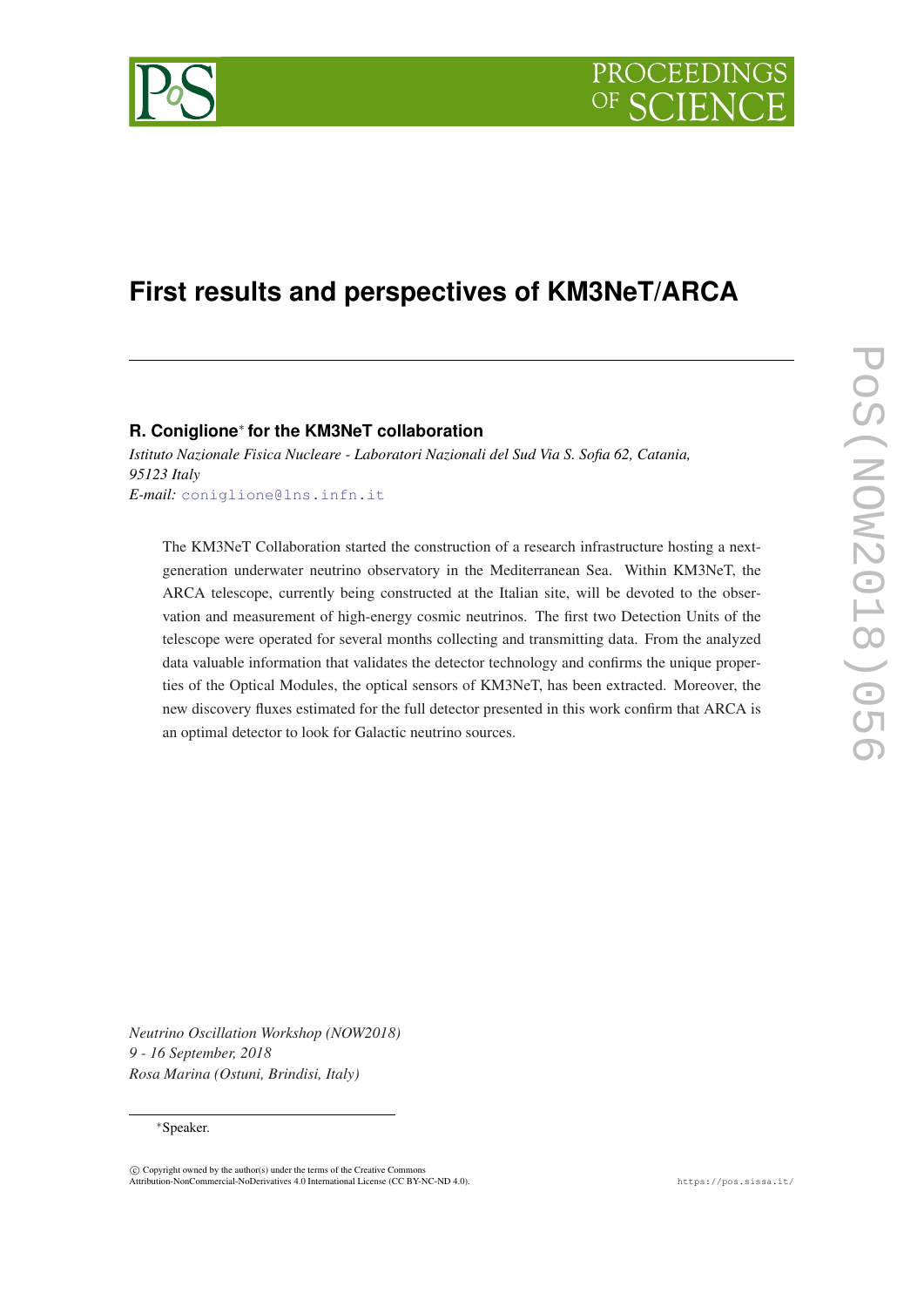#### 1. Introduction

The existence of high energy neutrinos from outside our Solar System is nowadays a reality. Despite the recent discovery of a neutrino source by IceCube [\[1,](#page-3-0) [2](#page-3-0)], the origin of the bulk of the observed neutrinos of astrophysical origin is not yet known. Moreover, after the recent Gravitational Wave discoveries is more and more evident that only a joint effort with other multi-messenger observatories (gamma-rays, X-ray, optical, radio) can contribute to solve the puzzle on the mechanisms at work in extremely energetic cosmic objects.

The KM3NeT collaboration is now in the construction phase of two underwater neutrino detectors in the Mediterranean Sea. The physics goal is twofold. With the ORCA (Oscillation Research with Cosmic in the Abyss) detector, that is in construction offshore Toulon, studies on the fundamental neutrino properties will be carried out measuring the atmospheric neutrino flux. The detector geometry has been then optimized to measure neutrino of few GeV. The ARCA (Astroparticle Research with Cosmics in the Abyss) detector, that is in construction offshore the Sicilian coast, will measure and observe neutrinos of astrophysical origin. The geometry of the ARCA neutrino detector has then been optimized for the detection of neutrinos from  $10^2$  GeV to  $10^8$  GeV. ARCA will reach the same size of IceCube providing a complementary field of view and a better angular resolution. ORCA and ARCA will share the same technology for the construction and deployment of the main components of the detectors.

#### 2. The detector, first results and detector performance

Each one of the KM3NeT detectors consist of a three dimensional grid of optical sensors. The optical sensors, the Digital Optical Modules (DOMs), are attached to vertical structures, called Detection Units (DUs). The DUs are flexible structures anchored to the sea floor and kept vertical by submerged buoys. The DUs are connected to shore by means of a sea floor network of electrooptical cables. An array of 115 DUs will constitute a detector building block.

The ARCA detector will comprise two building blocks with DUs spaced on average by about 90m for a total volume of about 1  $km<sup>3</sup>$ . It will be installed 80 km off-shore the Sicilian coast in front of Capo Passero, Italy, at a depth of 3500m. Each DU hosts 18 DOMs suspended along two parallel ropes and vertically spaced by 36m. The connection of the DOMs to the base of the DU is assured by a flexible oil-filled plastic tube that contains 30 optical fibers for data transport and two copper wires for electrical power. For deployment, a detection unit is wrapped on a spherical frame which is deposited on the seabed and then unfurled in a rotating upwards movement.

Each DOM is a 17-inch diameter pressure-resistant glass sphere housing 31 3-inch photomultiplier tubes (PMTs) together with read out electronics and low power circuits providing highvoltage. [\[4\]](#page-3-0). The lower hemisphere of each DOM contains 19 PMTs, which are thus downwardlooking, whereas the other 12 PMTs look upwards. The front-end electronics amplify the PMT signals and transform them into digital time-over-threshold information that is fed into the readout via optical fibres [[5](#page-3-0)]. All PMT signals are sent to shore, where event candidates are selected by online filters running on a computer farm. The DOM also contains three calibration sensors: a LED nano-beacon, that can illuminate the DOMs located vertically above, for time calibration, a compass and tiltmeter for orientation calibration and an acoustic piezo sensor for position calibration.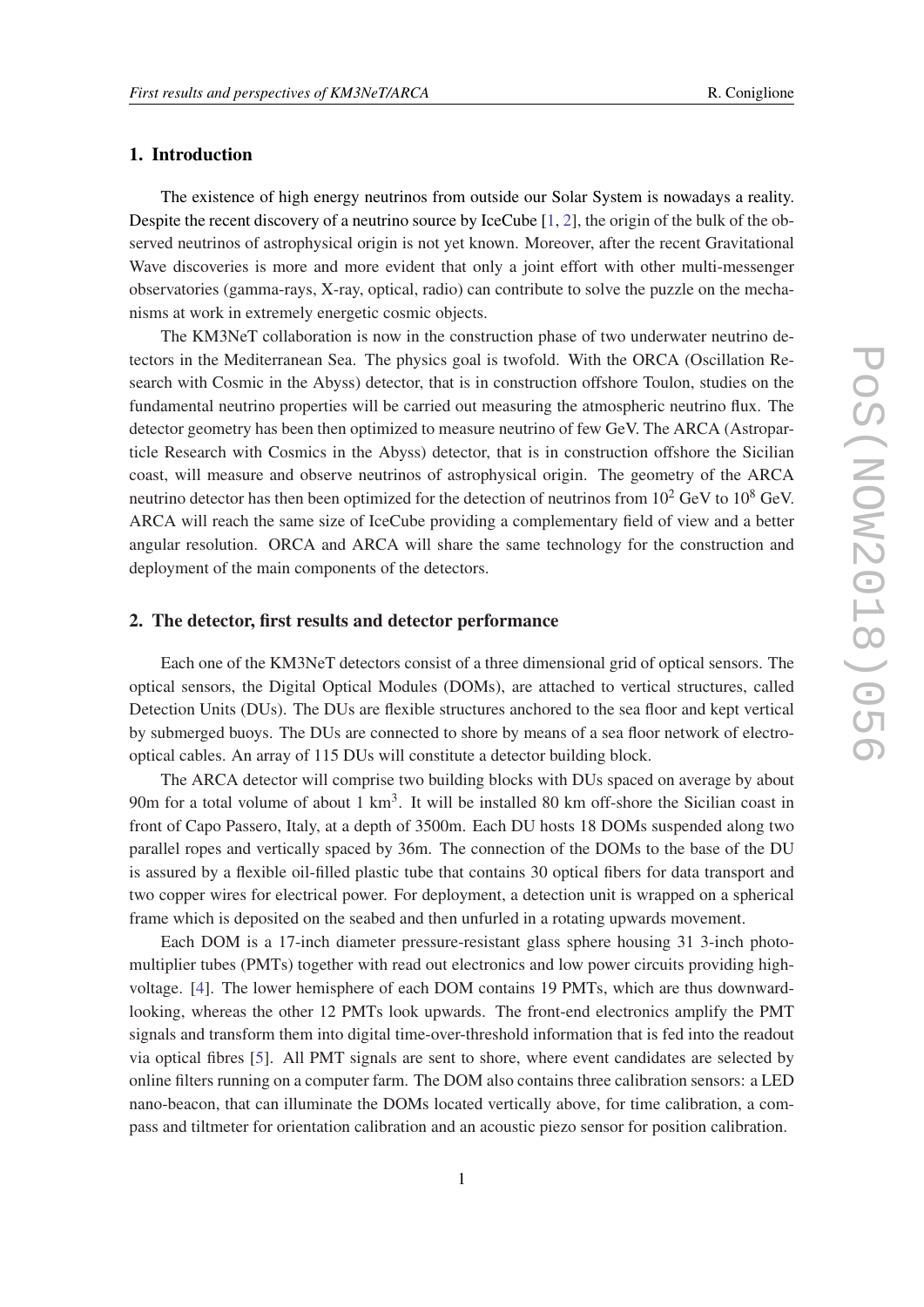

Figure 1: Coincidence rate as a function of the multiplicity for two ARCA DOMs: the lowest DOM of DU1 (S1F1) and the highest DOM of DU2 (S2F18). MC simulations of  $^{40}K$  and atmospheric muons are also shown.

The first DU of the ARCA detector was deployed in December 2015 and two further in May 2016. One of the latter was recovered for inspection in July 2016. The DUs were connected to the submarine network and started data taking immediately. Due to electrical problems in the submarine network, the operation of ARCA2 is on hold since April 2017 and is planned to be resumed in early 2019. From the data collected during the functioning of the two ARCA DUs an analysis considering a DOM as a single detector has started. Being the KM3NeT optical sensor a multi-PMT device it is possible to measure the rate of events with multiplicity *m*, where *m* is the number of PMTs with one or more hits within a time window of 25ns. As shown in Fig.1, where the coincidence rate as a function of the PMT multiplicity for two ARCA DOMs is reported, the coincidence rate for high number of PMT multiplicity  $(m > 8)$  is due to the atmospheric muons passing near the DOMs while the rate at low multiplicity  $(m < 6)$  is originated by the genuine coincidences of photons emitted during the  $\beta$  decay of <sup>40</sup>K present in salt water. The integrals for  $m > 8$  is reported for each DOM of the two DUs as a function of the their depth in Fig. [2](#page-3-0). The expected dependence of the rate versus depth reproduces the depth dependence of the atmospheric muons as proved by the MonteCarlo based on Mupage (red dashed line in Fig. [2](#page-3-0)) that is superimposed to the data corrected for the PMT efficiencies estimated with  ${}^{40}$ K calibration [[6](#page-4-0)] (green symbols).

The ARCA detector performance for neutrino fluxes from full sky (diffuse flux), from a selected region near the Galactic Center and from two Galactic sources have been reported in the KM3NeT Letter of Intent (LoI) [[7](#page-4-0)]. More recently the event reconstruction algorithms and analysis methods have been improved significantly and more precise  $\gamma$ -ray observations have also allowed for updated neutrino flux predictions from Galactic sources. An extended set of potential neutrino sources has been investigated. Results are presented in Fig[.3](#page-4-0) where the ratio of discovery potential at  $3\sigma$  and the expected neutrino flux is reported as a function of the observation time for the most intense Galactic sources. The most intense sources, the SNR RXJ1713 and the Vela Jr, can be discovered at 3 sigma level in about 6 years. If for these two sources a stacked analysis is carried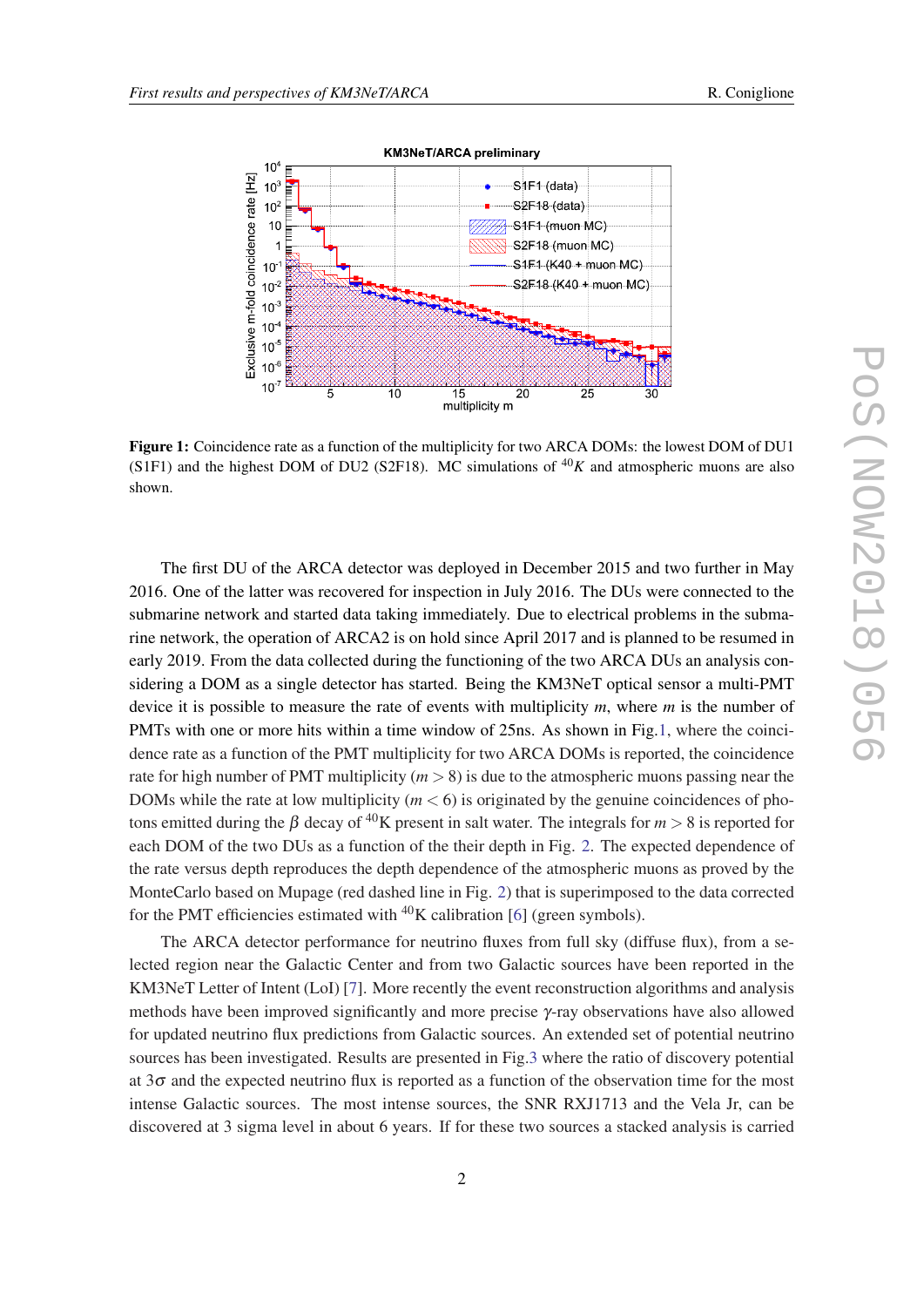<span id="page-3-0"></span>

Figure 2: Coincidence rate for PMT multiplicity higher than 8 as a function of the depth (black symbols). Green symbols represent the data corrected for the PMT efficiency. The simulated atmospheric muon flux, based on MUPAGE, is also reported (dashed red line).

out the discovery can be achieved in about 3 years as shown in Fig[.4.](#page-4-0) Full details on the analysis are reported in [\[8\]](#page-4-0).

### 3. Summary

In this work the status of the KM3NeT/ARCA detector, the main technical components of the detector and performance for Galactic neutrino sources have been briefly presented. The results from the first two DUs deployed show that the innovative optical sensor, developed inside the collaboration, is able to act as a single detector discriminating hits originated by atmospheric muons from background hits. Moreover, new expectation of the discovery potential for Galactic sources shows that in few years a detection at 3 sigma level can be achieved for several sources.

#### References

- [1] Aartsen M. G. et al. (IceCube Coll.), 2018 *Science* 361 147-151.
- [2] IceCube coll. et al., 2018 *Science* 361 146.
- [3] de Wolf E. et al., for the KM3NeT Coll. 2013 *Nucl. Inst. Meth.* A725 241.
- [4] S. Aiello et al., KM3NeT Coll. 2018 *JINST* 13 P05035.
- [5] Jansweijer P. P. M., Peek H. Z. and de Wolf E. 2013 *Nucl. Inst. Meth.* A725 488.